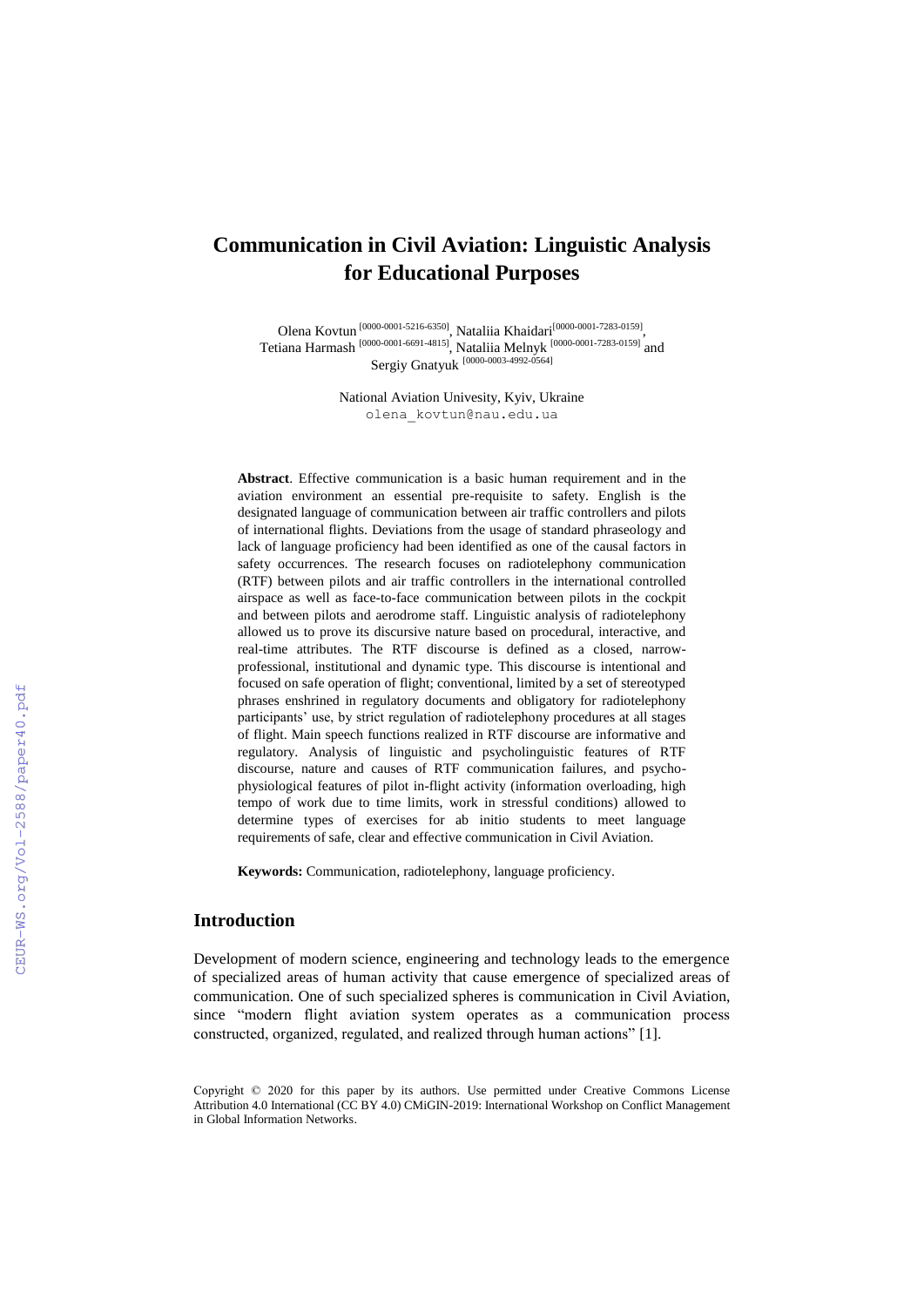In our studies, it was found that professional aviation communication encompasses: 1) specific professional speech communication within the professional community "air traffic controllers (ATCOs) – aircrew" while operating an aircraft flight, and is implemented in the form of Radiotelephony of Civil Aviation (RTF); 2) communication of aircrew and air traffic control (ATC) personnel with ground personnel in order to ensure the organization of the flight and its safety; 3) communication with passengers, which is carried out indirectly as aircrew announcements or directly in certain flights, if there arise situations that require flight crew intervention to ensure flight safety [2].

Air-to-ground communication (that is a radio exchange between ATC and aircrew) is viewed as the key component of flight safety. At the dawn of aviation, communication between pilots and ground services was not possible due to the lack of radio communication means. However, low altitude piloting, low speeds and small number of aircrafts minimized possibility of aircraft collision in flight or at airfields. Nowadays air traffic on many routes is similar to traffic on big freeways, and to ensure safety of its participants it is necessary to observe the rules of professional communication, which is considered as a component of the professional reliability of ATCOs and pilots. The "Air-Ground Communication Safety Study: Causes and Recommendations", made by Eurocontrol, indicates that 64% of all communication problems have some air safety consequences [3].

The ICAO Language Proficiency Requirements apply to achieving and maintaining proficiency in all languages used in radiotelephony communications. However, English is the language most widely used by the global aviation community, and the one language, which is obligatory to provide. Thus, improving levels of spoken English is the aviation community's main focus currently.

Most flights operated by Ukrainian airlines and served by Air Traffic Control in airspace of Ukraine are international. Therefore, the radio exchange language for Ukrainian pilots and air traffic controllers is English, that is, a foreign language that is specially learned by these professionals to become their reliable and efficient instrument of professional activities. Despite the long-standing interest of scientists in the linguistic aspects of Aviation English and RTF phraseology [4; 5; 6; 7; 8], the nature of communicative failures in "air-to-ground" radio exchange [9; 10; 11; 12], Aviation English teaching [2; 13; 14], the problem of ensuring communicative reliability of pilots remains unsolved. In this regard, we consider **the purpose** of the article in exploring linguistic nature of the RTF discourse and on this basis defining a typology of exercises for the radio exchange training of future Civil Aviation pilots.

# **Methods of the research**

The following methods were applied in the research: *descriptive method* that was used to describe communication in Civil Aviation as an institutional professional discourse; *abstract-logical method* that allowed to synthesize theoretical material and covered various techniques: analysis, comparison, hypothetical prediction and analogy; *cognitive, linguistic* and *psycholinguistic analysis* of a selection of excerpts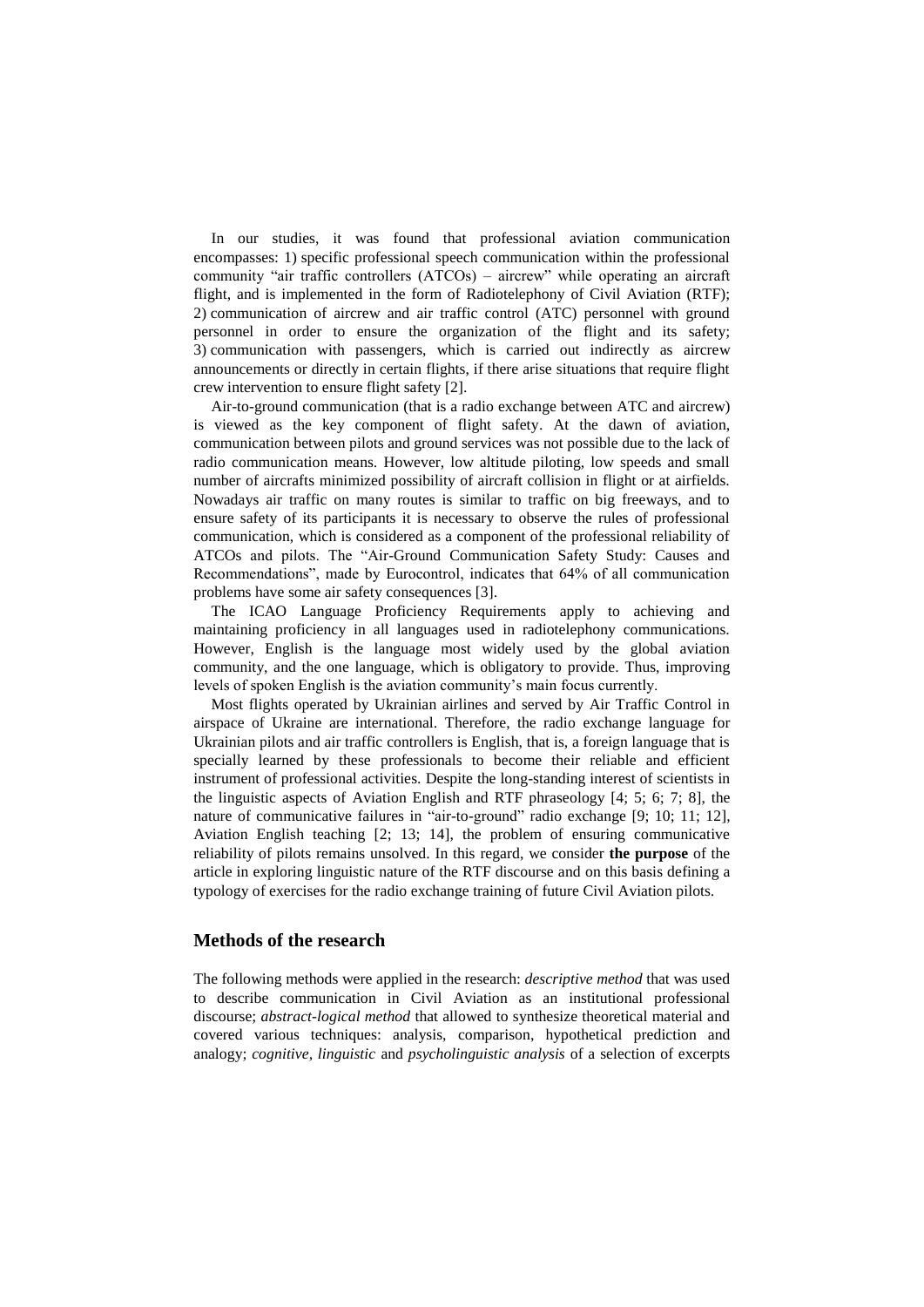from investigation documents of aviation accidents, a contributory factor of which was communication failure in the radio exchange process, which were used to clarify the nature of communicative failures in RTF discourse; *observation* of professional and communicative activities of air ATCOs and pilots in the process of RTF communication; *modelling* exercise typology for teaching RTF communication.

# **Socio-psychological and psychophysiological aspects of aircrew professional activity**

Effective vocational training should first and foremost take into account the specifics of ab initio students' future professional and communicative needs. As the research is aimed at improving aircrew language proficiency, sociopsychological and psychophysiological analysis of pilots' professional activity was conducted [2], which enabled us to draw conclusions on future pilots' professional speech training:

– the pilot has a leading, integral role in the system "man – machine – environment", while the interaction between man and machine is based on the principle of active participation of the person, who organizes the whole system and directs it to achieve a definite, predetermined result, i.e. the principle of "active operator";

– flight activity is one of the most complex and dynamic, the aircrew of modern aircraft operates at the limits of human capabilities; flight activity as a profession belongs to the category of "dangerous professions";

– the course of pilot's mental processes in flight is influenced by specific characteristics of flight activity (unusual for a human conditions of lifting-off the ground; rapid movement in space; high pace of activity; simultaneous performing of multidirectional actions at certain stages of flight; risk of dangerous situations, influence of specific physical factors on the body (acceleration, vibrations, etc.);

– modern aircrew manages not the physical object as such, but its information model, so the circulation and processing of information are fundamental in aviation; speed, accuracy and reliability of the whole system "man – machine" depends on the accuracy and timeliness of information processing. Incompleteness, ambiguity, uncertainty of information can not only make worse time and accuracy characteristics of the pilot's activity, but also cause stress and action errors;

– features of the pilot's activity (information overloading, high tempo of work due to time limits, work in stressful conditions) are strengthened by the fact that a human as a link of the complex system "aircraft – pilot –environment" has its limitations, which lead to errors in the work and provoke emergencies;

– the feature of pilot's "professional reliability" is the absence of communication failures in his professional speech activity in the RTF discourse.

# **Linguistic features of aircrew communication in Civil Aviation**

The specificity of the communication field makes particular requirements for the use of lexical and grammatical means, sentence making and structuring the utterance. All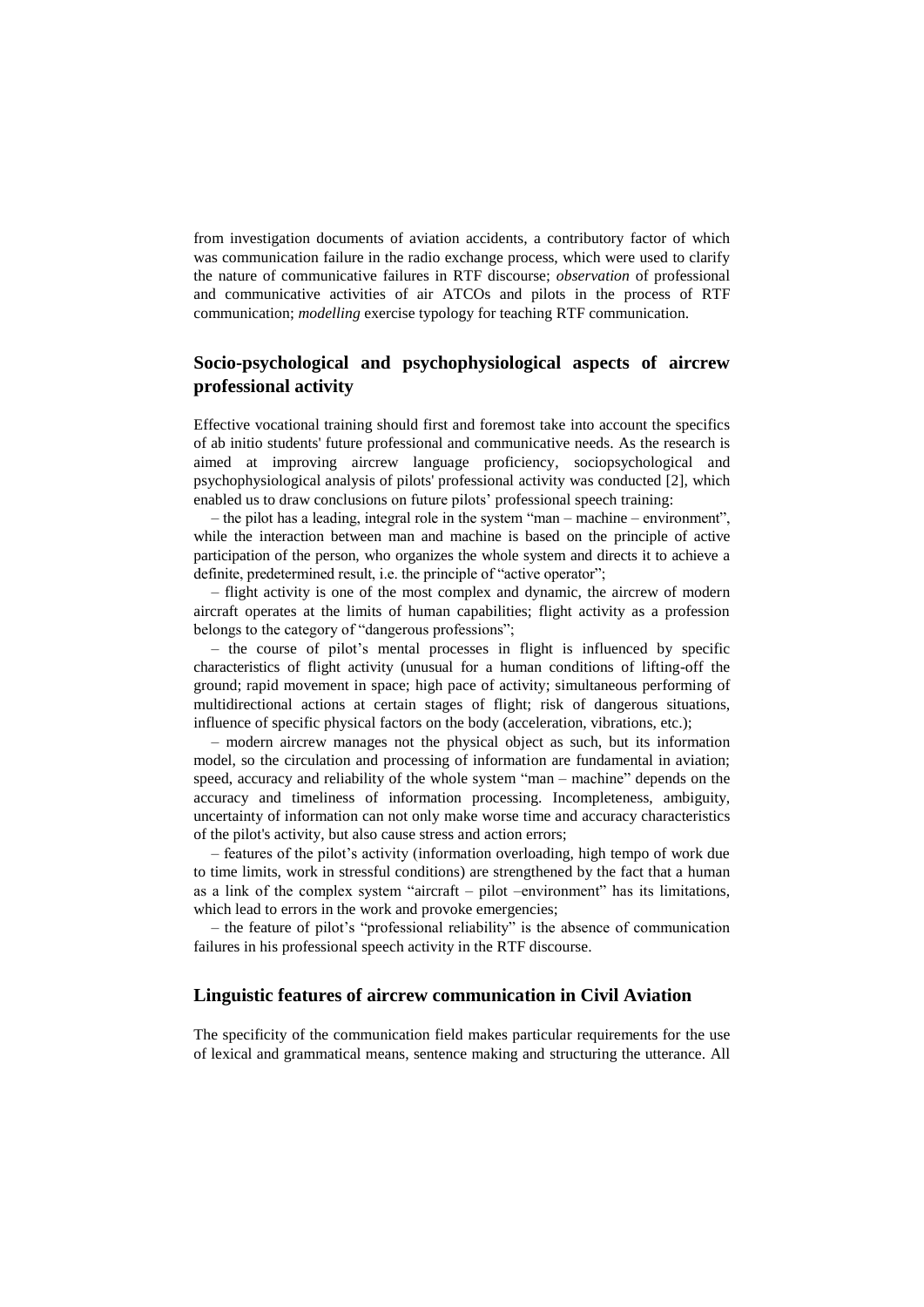this is subordinated to the one goal – the highest possible meeting communicative needs in this sphere of professional communication. Communication in aviation lays down a number of requirements to the language used by aircrew in flight: the language used employs a specific set of vocabulary, and functions; operational fficiency, rather than linguistic correctness, is the ultimate criterion by which proficiency is evaluated; communication is predominantly oral and most often with no visual contact [15].

#### **Discursive nature of aircrew communication in Civil Aviation**

Psycholinguistic analysis of radiotelephony allowed us to prove its discursive nature. In defining the RTF discourse nature, we relied on Ye. Kubriakova's research where discourse is defined as "the form, the use of the language in real time (on-line), that reflects a certain type of human social activity" [16]. In terms of a social context, professional space acquires an important value, as it points out the environment in which discursive activity takes place and allows defining RTF as a narrow-professional type of discourse. The narrow-focused professional orientation of the RTF discourse characterizes it as a closed type [5]. The dynamic nature of the RTF discourse is associated with the components of dynamism – procedurality of activity that is related to interaction and is expressed in real-time binding (on-line discourse). In this connection, we view the RTF discourse not as the result of communication, but rather as the speech behaviour itself.

#### **Discourse "Radiotelephony of Civil Aviation"**

As a closed, narrow-professional, institutional dynamic type, the RTF discourse is characterized by a) the intentional character and focus on safe flight performance, herewith all communication in the RTF discourse is reduced to provide this guideline; b) communicators of the RTF discourse as representatives of a certain professional space realize themselves in a limited set of role characteristics; c) communication process "ATC – aircrew" is built on "circular model", since one-way communication is not provided in this type of the discourse (this feature distinguishes the interactive character of communication and allows to refer RTF to discursive space); d) "statusrole" relations of RTF participants are mostly realized by means of binary opposition "a message initiator" – "an executor / non-executor of the requested action".

Realization of the RTF discourse by its communicators can be represented schematically (see Fig. 1 and 2).



**Fig. 1.** Realization of the RTF discourse in the mode "Air Traffic Controllers – Aircrew"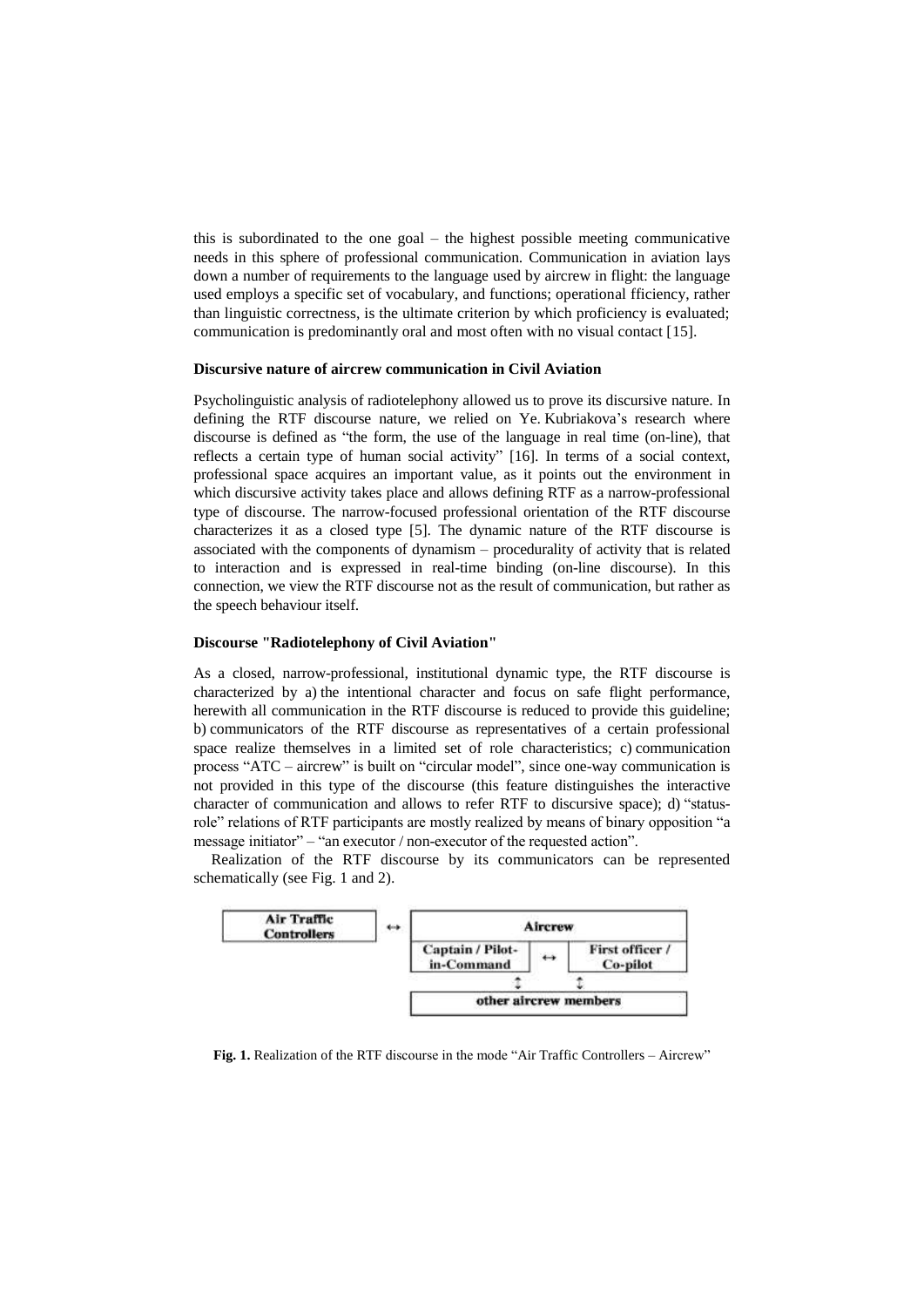As we see from Fig. 1, it is possible to distinguish two varieties of the RTF discourse regarding the aircraft crew. The RTF discourse is *external* when realized in air-toground communication (between a pilot and an air traffic controller). In case the RTF discourse is used in communication among the aircrew members inside the aircraft, it is defined as internal.

In some cases, the RTF discourse becomes three-membered.



**Fig. 2.** Realization of the RTF discourse in the mode "Air Traffic Controllers – Aircrew 1 – Aircrew 2"

As we can see in fig. 2, for Aircrew 1 there are two sources of external information: from Air Traffic Controllers and from another aircraft (Aircrew 2).

External information from ATC bodies is essential for the aircraft crew in the standard flight course and absence of emergencies. The flight program and connected with it aircrew activity depends on this information. Flight operation in standard conditions is related to the implementation of the decision. In the case of a nonstandard situation, the role of cockpit communication in the process of gathering, processing information and decision-making increases. Decision-making is the main point of the aircrew activity under stress conditions.

#### **Functional aspects of the RTF discourse**

From the functional standpoint, the RTF discourse is viewed as hierarchically organized speech acts, combined into a dialogic utterance. Specific features of dialogues in the RTF discourse are their purposefulness and fast pace, which are connected with a limit of time for communication. The longer the communication process lasts (considering flight speeds), the less time it left to perform aircraft control operations, as a result, some of the operations are either not performed or are performed with errors, which can lead to aviation accidents. The RTF discourse (as a variety of oral colloquial speech) is realized in accordance with the principle of economy. Consequently, the specific feature of utterances in the RTF discourse is conciseness. The RTF dialogue does not foresee the visual perception of the communicants, that is, it lacks the perception of facial expressions and gestures. Possible radio interferences do not always allow perceiving the intonation pattern of the utterance. The result of this is a special attention to the text and to the word as its unit.

The main speech functions, implemented in the RTF discourse, are informative and regulatory. The RTF discourse performs its informative function if information on the aircraft condition and location, airfield condition, functioning of communication facilities, emergencies, etc. is transmitted. The informative function is implemented in such speech genres as request, controller's information, clarification, confirmation, etc. (e.g. Borispil Ground: WRC 7061*, taxi with caution, taxiways are slippery*. –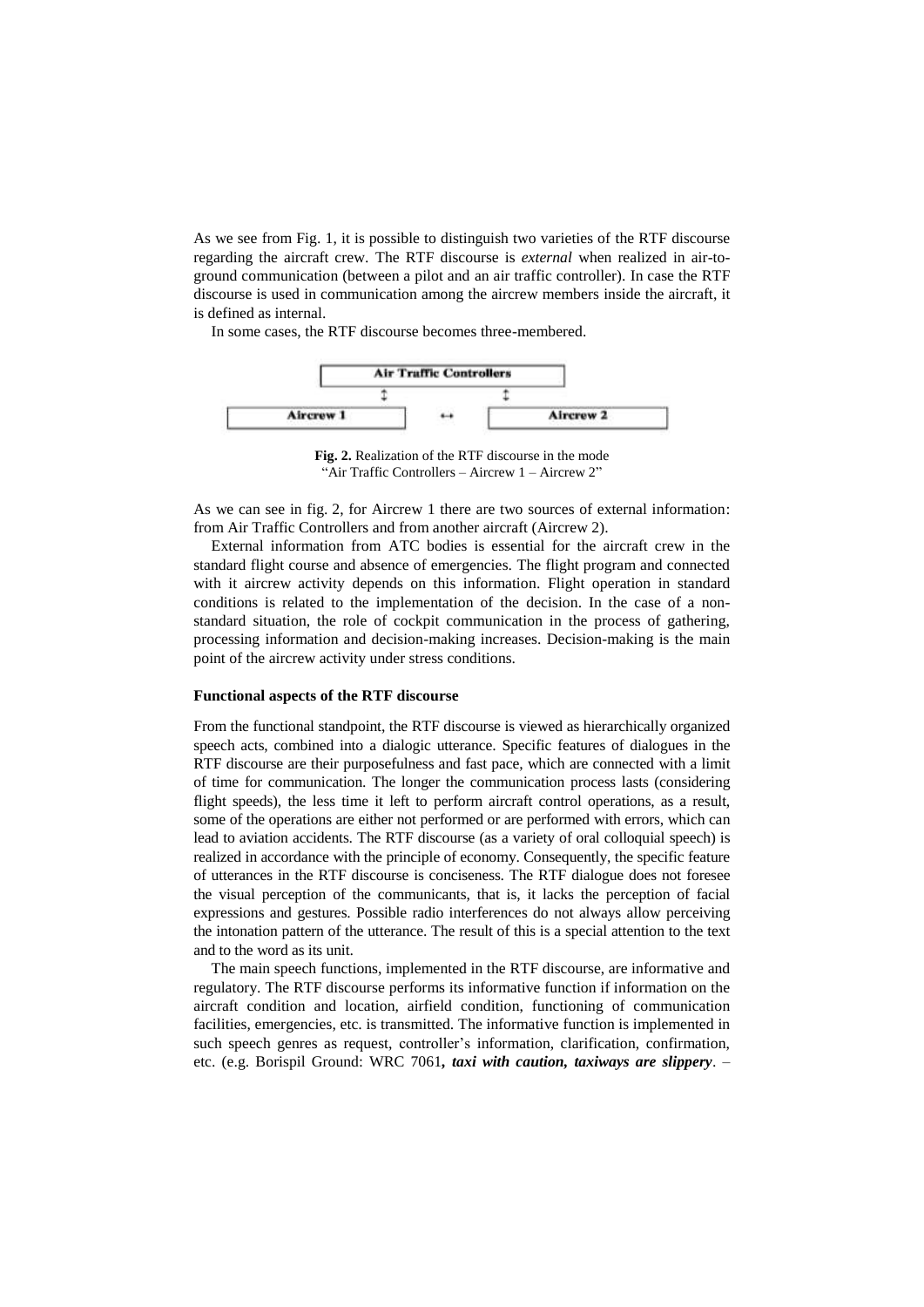WRC 7061: Roger, WRC 7061). The regulatory function of the RTF is carried out mainly by the air traffic controller and is manifested in the control of the aircraft crew activities: setting the mode of flight, its heading, flight route for descending before landing and climbing after take-off, at levelling aimed at preventing dangerous approaches and collisions of aircraft and other obstacles. The main genres of speech utterances that implement the regulatory function of the RTF discourse are instructions, controller's orders and recommendations (e.g.: Pilot: *Borispil Ground, WRC 7061, request taxi. –* Controller: *WRC 7061, taxi to holding point RWY 36R via taxiways D4, B.* – Pilot: *Holding point RWY 36R via taxiways D4, B*, *WRC 7061)*.

In flight, the aircrew interacts with various ATC services. For instance, at the first and final stages of the flight, the interaction "aerodrome control – aircraft" is carried out. Communication covers the following topics: departure information and engine starting procedures, push-back, taxi instructions, take-off procedures, airport traffic circuit, final approach and landing, go around, after landing [17].

# **RTF discourse as a "language code"**

The RTF discourse is based on lexical and terminological "boilerplates", speech clichés, the use of which is obligatory in accordance with the requirements of radio communications. The rules and standard phraseology are intended to shorten the duration, to regulate and enhance the reliability of the RTF communication in radio networks and over terrestrial channels of connections of ATC bodies.

I. Prokhozhai notes that the RTF discourse is a "code language" since only members of the aviation community understand the information it provides [5]. Under the term "code language", we mean a system of signs or combinations of signs with certain meaning, presented to the recipient in an encoded form, and which need immediate decoding in the process of radio exchange. Encoding of information in the RTF discourse involves transforming information into a form that meets the requirements of this type of discourse – non-ambiguity, conciseness and clarity of the formulated thought. From this point of view, all the information in the RTF discourse is precise. The decoding process is considered as a mental processing of information, which results in the adequate activation of the sign encoded by the speaker.

The encoding of information in the RTF discourse is found at different levels of the language system. phonetic / phonological (e.g.: a) replacement of the sound  $[\theta]$  with the sound [t]: [θri: – tri:] and [θauzend – tauzend]; b) complete replacement of the sound [v] with the sound  $[f]$ :  $[fai\dot{v} - fai\dot{v}]$ , etc.); lexical (e.g.: a) RTF terminology: *flight level, ILS approach, wind shear*; b) discursive lexical markers: *affirm* (yes), *break* (a pause between parts of the message), *negative* (no), *roger* (understood), *wilco* (understood, will be performed); c) terminologisation of literary language words:  $start-up$  – in the RTF discourse – start of the engine, in literary language – start of activity; *backtrack* – in the RTF discourse – to steer backwards, in literary language – to break a promise, to refuse, etc.); grammatical (e.g.: a) discursive syntactic markers: *read back –* repeat all or part of the message as it was received, *words twice* – convey each word or group of words twice; b) elliptical structures (e.g.: Pilot: *Borispil Approach*, *request ILS approach Runway 36R*); c) absence of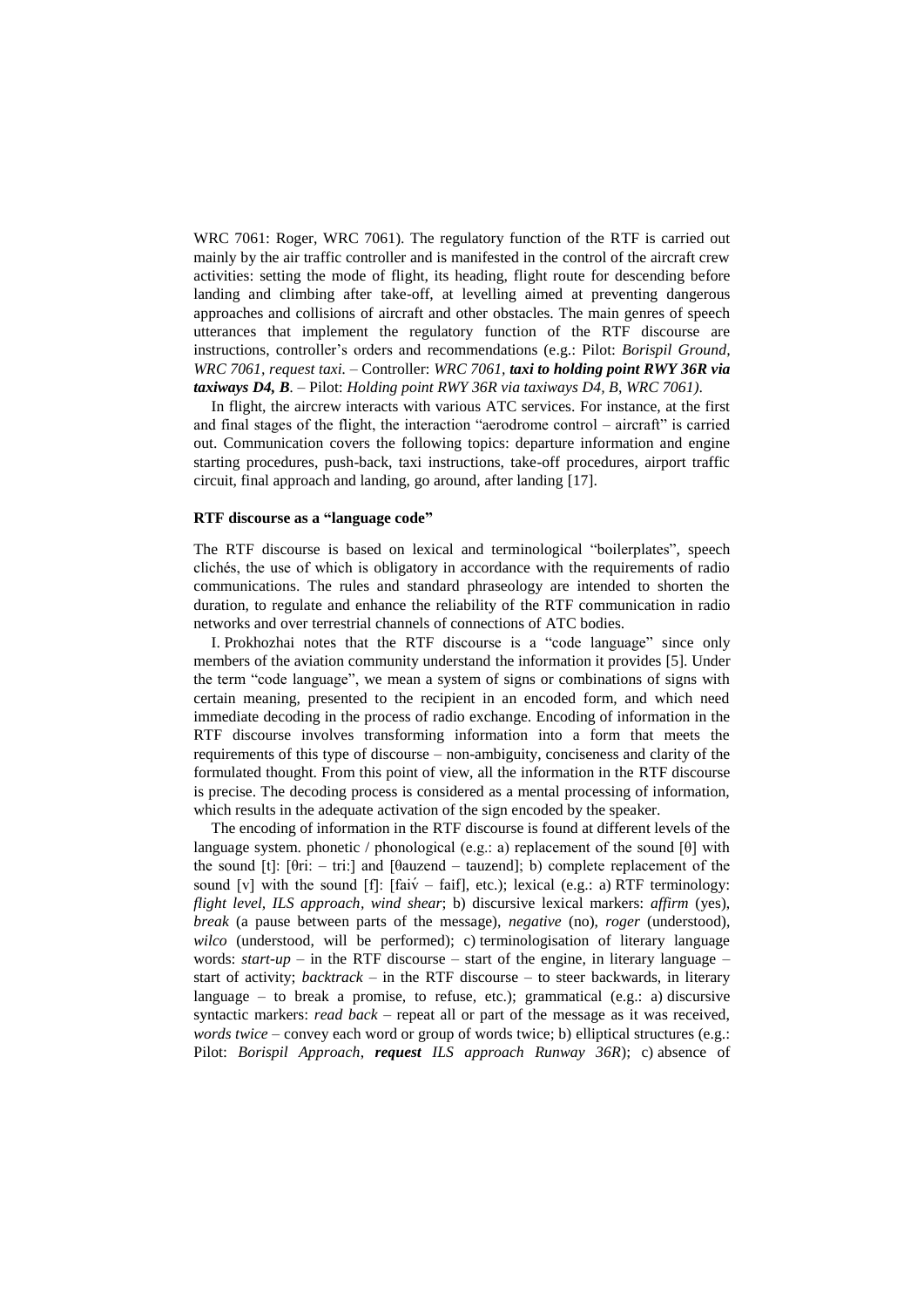interrogative sentences (pilots and ATCOs use discursive formula to request information: *confirm –* confirm if I understand correctly, *advise –* report, etc.).

#### **Standard and non-standard phraseology of RTF communication**

Of the many factors involved in the process of communication in Civil Aviation, *phraseology* is perhaps the most important, because it enables aircrew and ATCOs to communicate quickly and effectively despite differences in language and reduces the opportunity for misunderstanding. Phraseology has evolved over time and has been carefully developed to provide maximum clarity and brevity in communications while ensuring that phrases are unambiguous. *Standard phraseology* reduces the risk that a message will be misunderstood and aids the read-back/hear-back process so that any error is quickly detected. Ambiguous or non-standard phraseology is a frequent causal or contributory factor in aircraft accidents and incidents. International standards of phraseology are laid down in ICAO Annex 10 [18] and in ICAO Doc 9432 – Manual of Radiotelephony [17]. Failure to use standard phraseology can lead to misunderstanding and breakdown of the communication process. *Non-standard phraseology*, which is sometimes adopted unilaterally by national or local air traffic services, can make a positive contribution to flight safety; however, this must be balanced with the possibility of confusion for pilots or ATCOs not familiar with the phraseology used.

### **Plain English in RTF communication**

Although standardized ICAO phraseologies [19] have been developed to cover many circumstances (essentially routine events, but also including some predictable emergencies or non-routine events), no set of phraseologies can fully describe all possible circumstances and responses. RTF users should be prepared to use *plain language* when necessary following the principle of keeping phrases clear and concise. Plain English proficiency is the ability to communicate in non-routine and emergency situations during flight – for example, when a passenger suffers a medical problem on board. It is crucial that pilots can convey these sorts of messages clearly and effectively and that they are received and understood by air traffic control so the appropriate actions can be taken. Therefore, plain English in aeronautical communications needs to be clear, unambiguous, free of colloquialisms, slang and idiomatic speech, and accessible to the international community of users [20].

#### **Communicative failure in RTF communication**

The main requirement for any communication is orientation towards mutual understanding. Communication is considered successful if the recipient correctly understands the speaker's intentions and responds appropriately. Communicative failure in the RTF discourse is understood as a violation of the communication process, which results in a mismatch of the content of the encoded message to the content of the decoded message. Communicative failure in the process of radio exchange can occur due to the influence of various factors [2; 5; 6]: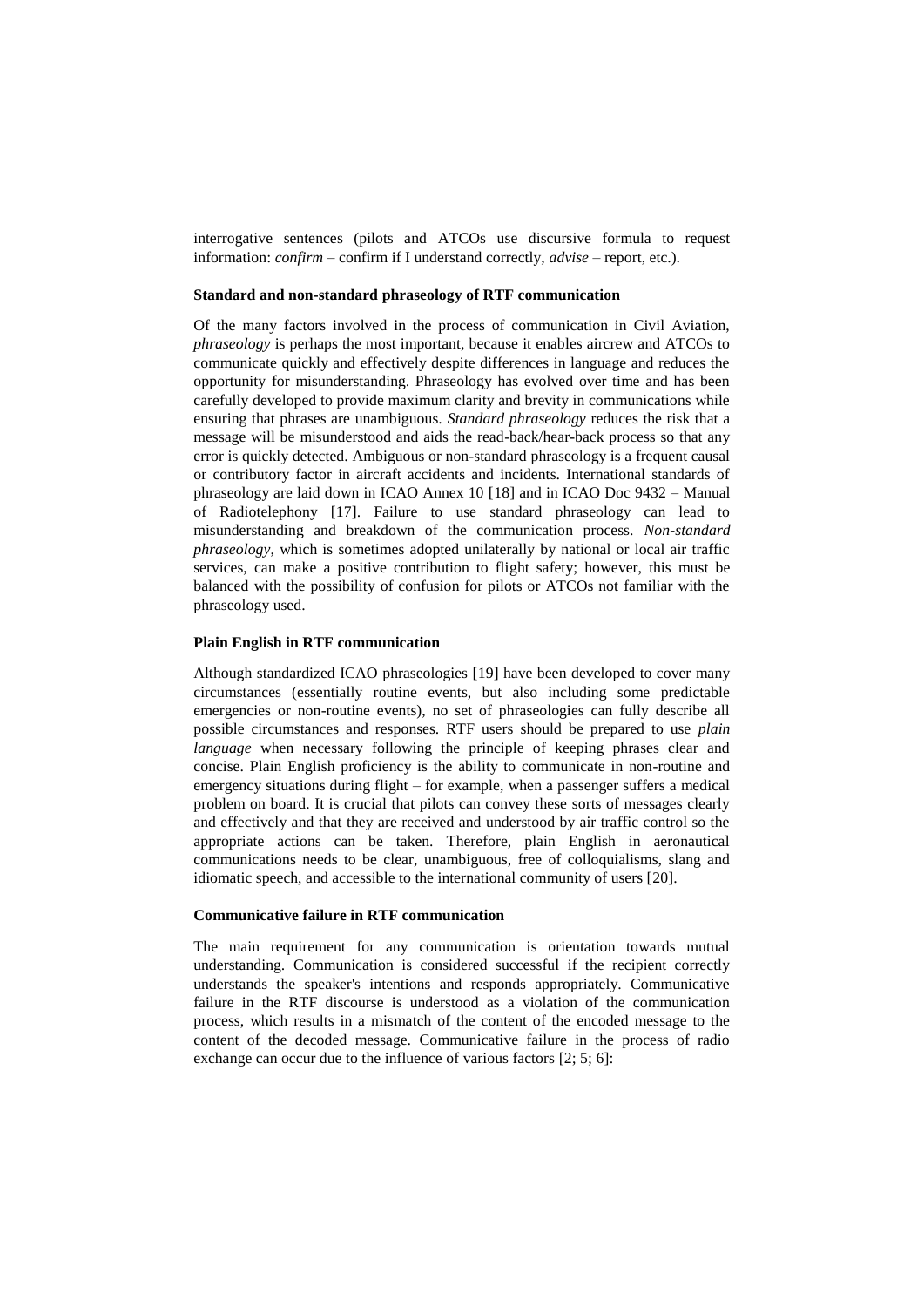– factors of informative nature: complexity of information that leads to misunderstanding; excessive brevity of information; vague information that logically implies a repeated request from the addressee;

– psycholinguistic factors: a) inadequate anticipation of the situational model; b) inadequate evaluation of the prototype communication situation;

– factors of professional nature: poor knowledge of ICAO phraseology (e.g. misinterpretation of the phrase *Go ahead* as "Move forward" instead of "Continue"); non-compliance with the established by ICAO communication rules and procedures; unjustifiably high speed of an air traffic controller speech when issuing instructions and clearances to aircraft pilots, etc.);

– psychophysiological factors: a) lack of attention; b) violation of the spatial organization of perception and movement, manifested in the inability to quickly differentiate right and left sides, parts of the world on a geographical map, etc.; c) stress / affective state while recognizing the emergency of the situation;

– linguistic factors: existence of a bilingual environment in ATC; grammatical, lexical and stylistic mistakes in the speech of communicators (e.g.: inadequate replacement of lexemes (*'zero' with 'o'*, *'say again'* with *'repeat, please'*; substitution of grammatical structure (*What's the heading?* instead of *Report heading*)); unclear or incorrect pronunciation of English words; strong accent of the speaker; inadequate homophones decoding (e.g., numeral *'two'* and preposition *'to'* in the air traffic controller's instruction *Climb to two five zero* instead of *Climb to flight level 250*) etc.

– factors of technical nature: technical communication problems that cause interference and poor broadcasting.

# **Language teaching for communication in Civil Aviation**

# **ICAO Language Proficiency Requirements**

The introduction of the ICAO Language Proficiency Requirements in 2003 and the subsequent steps to assist their implementation have significantly altered the environment in which Aviation English training is carried out. Previously, the training was an optional and irregular activity on the periphery of professional training. Now, Aviation English training is a subject driven by specific objectives: attaining and maintaining the language proficiency defined as ICAO Operational Level 4 [21].

#### **Basic principles of teaching English for communication in Civil Aviation**

Experts in Aviation English training differentiate principles of language teaching for aviation: appropriate content-based language training is a more efficient, motivating and cost-effective form of Aviation English training; the content used for language acquisition should be relevant to the population being trained; training should have a communicative focus (communicative approach to language learning). The goal is successful communication, rather than grammatical correctness. The training should use learner-centered classrooms rather than teacher-centered; much student conversation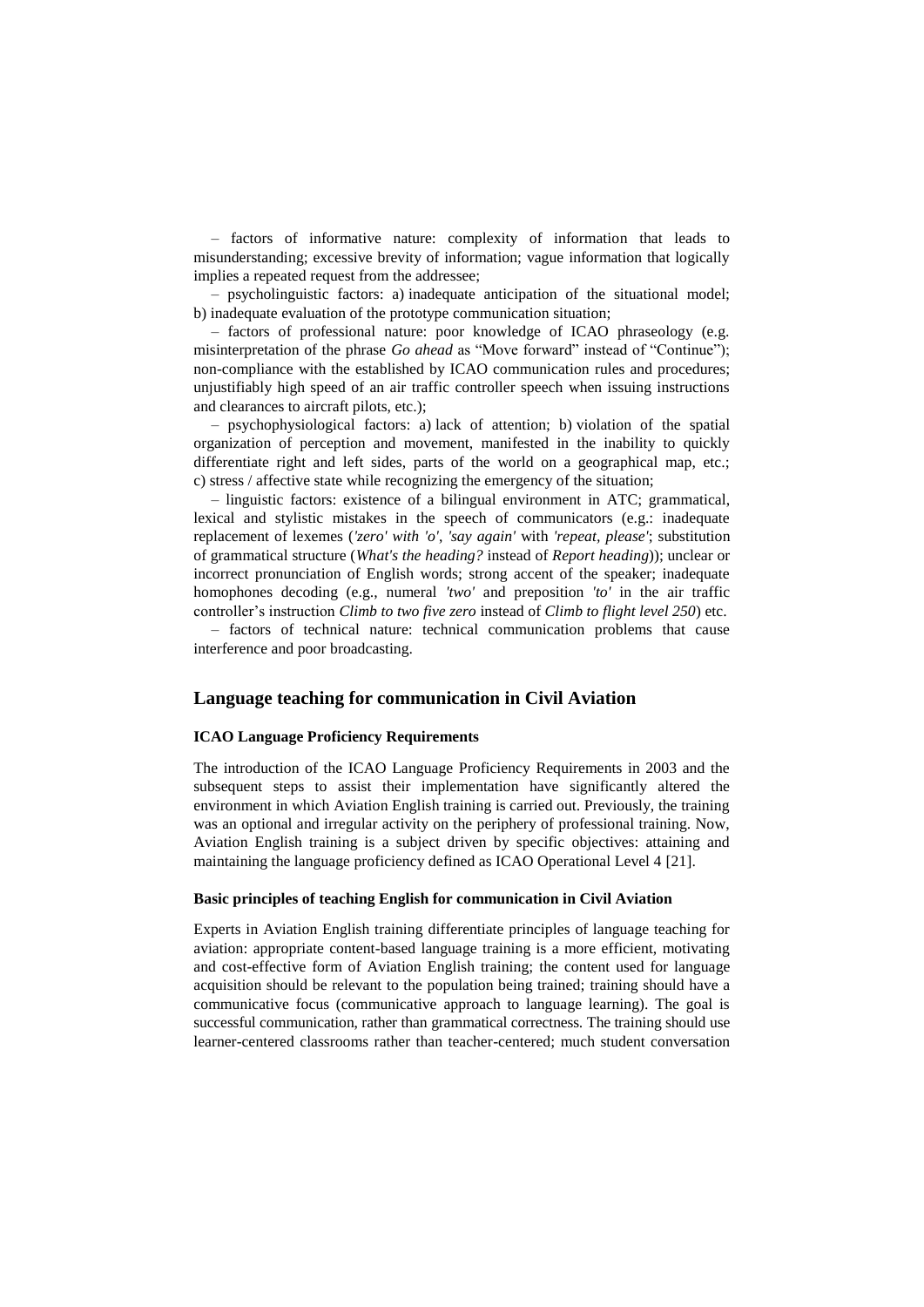practice and relatively less teacher lecture; minimal error correction of errors which do not affect comprehension, and; materials which attract learners' attention.

It is generally accepted that the closer the content matter of a course is to the actual situations, activities, functions and subjects encountered in the students' professional life, the more effective and motivating this courseware will be. Professional relevance is a combination of two factors: content and function. Content may include subjects such as approach, delays, bad weather conditions, sick passengers, a hydraulic failure and runway incursions. No less relevant for aviation professionals are the specific language functions required to deal with these situations, such as describing, requesting, clarifying and confirming [14]. The key role in language teaching for communication in Civil Aviation plays the system of exercises.

#### **Modelling typology of exercises for teaching communication in Civil Aviation**

In modelling the typology of exercises for the effective mastering of RTF communication by ab initio students, we took into account psycholinguistic features of the RTF discourse (real-time running, focus on safe flight operation, importance of anticipation, information saturation and sense precision, etc.), psychophysiological features of pilots activity in flight (information overload, forced high pace of work due to time limits, stressful working conditions), dependence of pilots on extralinguistic factors that affect quality of RTF communication (lack of current information, poor communication quality), causes of communication failures.

Modelling of exercises of this type provides possibility of training on simulator, which allows visualizing all controlled objects, setting them the desired characteristics (speed, direction, etc.) and simultaneously developing necessary professional speech skills. However, due to a number of organizational and technical reasons, Aviation English teachers often have to prepare ab initio students for successful communication in language classrooms using traditional and multimedia training tools. The suggested typology of exercises will be effective under such conditions.

Type 1. Exercises for the formation of extra-curricular skills of operative memory development (memorization and reproduction of word groups, text fragments, "snow ball", etc.). Work with such exercises is built on the principle of increasing difficulties. Students are suggested to memorize and reproduce a series of words, numbers, word combinations with numerals, geographical names, call signs, headings, flight levels, meteorological conditions. The number of words can vary (with tendency to increasing), although it is reasonable to follow the principle of  $7 \pm 2$ . Words can be selected by a theme or randomly. Exercises can be complicated by the tasks of switching from one language code to another. This mode of accomplishment corresponds to the mode of pilot's work, when he perceives flight information in English, but internally processes it in Ukrainian.

Type 2. Exercises for clear accent development, speech fluency (practice in pronunciation of tongue twisters, reproduction of patterns in RTF communication, etc.). Attention should be paid to speech speed, correct word stress, clarity of diction.

Type 3. Exercises for the development of skills to perceive information under unfavourable conditions: (simultaneous listening and counting down, simultaneous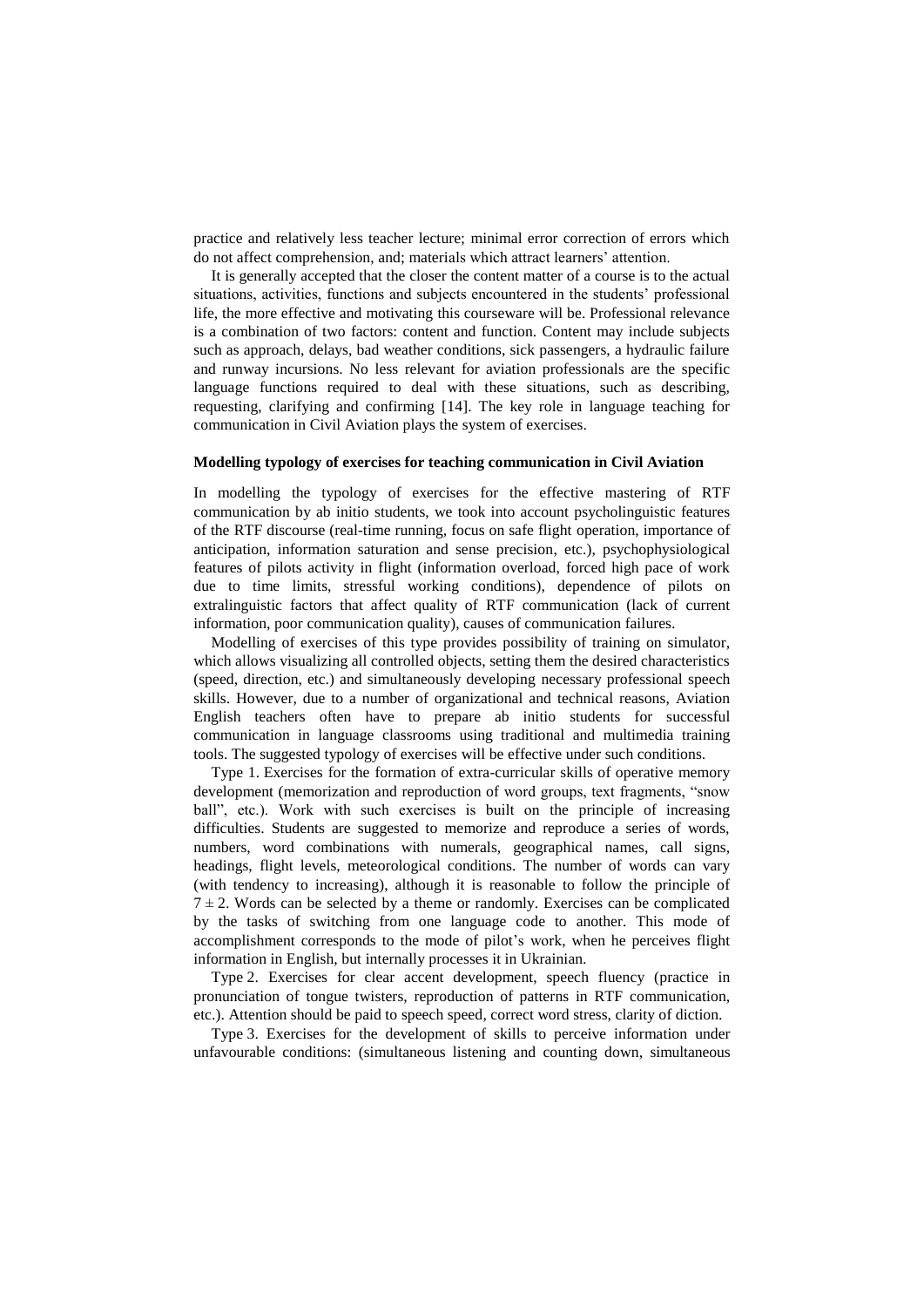listening to two texts in different languages, perception of information in English, and its processing in Ukrainian, etc.). Barriers in the material perception may vary.

Type 4. Exercises for the development of skills to perceive the RTF discourse (listening to the RTF discourse samples and filling in missed words, determining the basic data on the flight run, understanding of RTF messages in the context of complicated reception conditions, detection of inaccuracies in RTF communication, memorizing and reproduction of RTF samples, etc.). These exercises require entire perception and complete (100%) understanding of the standard RTF phraseology.

Type 5. Exercises for the formation of skills to analyse perceived information in the form of the RTF discourse. The exercises involve listening to RTF samples, analysing and finding the communicative failures that became concomitant factors of aviation accidents. Mastering skills in finding errors in the RTF discourse and their analysis contributes to readiness of future pilots to strictly follow radio communication procedures in their professional activities.

Type 6. Exercises for mastering skills to carry out RTF communication (listening to ATC clearances and reading back, carrying out RTF communication on position reporting / final approach and landing, etc.). Such exercises can be complicated by incomplete information, which requires not only speech skills, but professional intuition, analysis. Such exercises make educational activities closer to the professional ones.

Type 7. Exercises for reflexive and evaluative skills formation in RTF communication (case-study). To cope with these tasks students should apply skills formed at the previous training stages. The inability to cope correctly and quickly with the tasks (efficiency index is taken into account) shows a necessity of further work on formation, adjustment or skills improvement to conduct RTF communication. Selfreflection and evaluation become powerful factors of students' motivation.

Types of the suggested exercises can vary depending on certain goals of a particular stage of training. However, it is possible to distinguish some general principles of work with each exercise:

1. Performance of each exercise should be based on the principle of activity and students motivation to find the correct answer.

2. Control of exercises' performance has to be subordinated to the international requirements to communication in aviation, which in accordance with Doc 9835 "Manual on the Implementation of ICAO Language Proficiency Requirements" are as follows: a) the language used should be clear, concise and unambiguous; b) the need for the use of plain language should in no way be interpreted as permission to chat or otherwise ignore the formal and informal protocols that govern the use of standardized phraseology [21]. So, Aviation English teachers should control students' practices in RTF communication and decide if they meet the ICAO requirements.

3. Exercises must be based on real RTF communication [22-25].

4. The composition of each exercise is determined by considering principles of accessibility and gradual build-up of difficulties. The same type of exercise may vary according to: the number of information elements (only altitude; altitude and heading; altitude, heading and pressure, etc.); quality of communication (channel failure: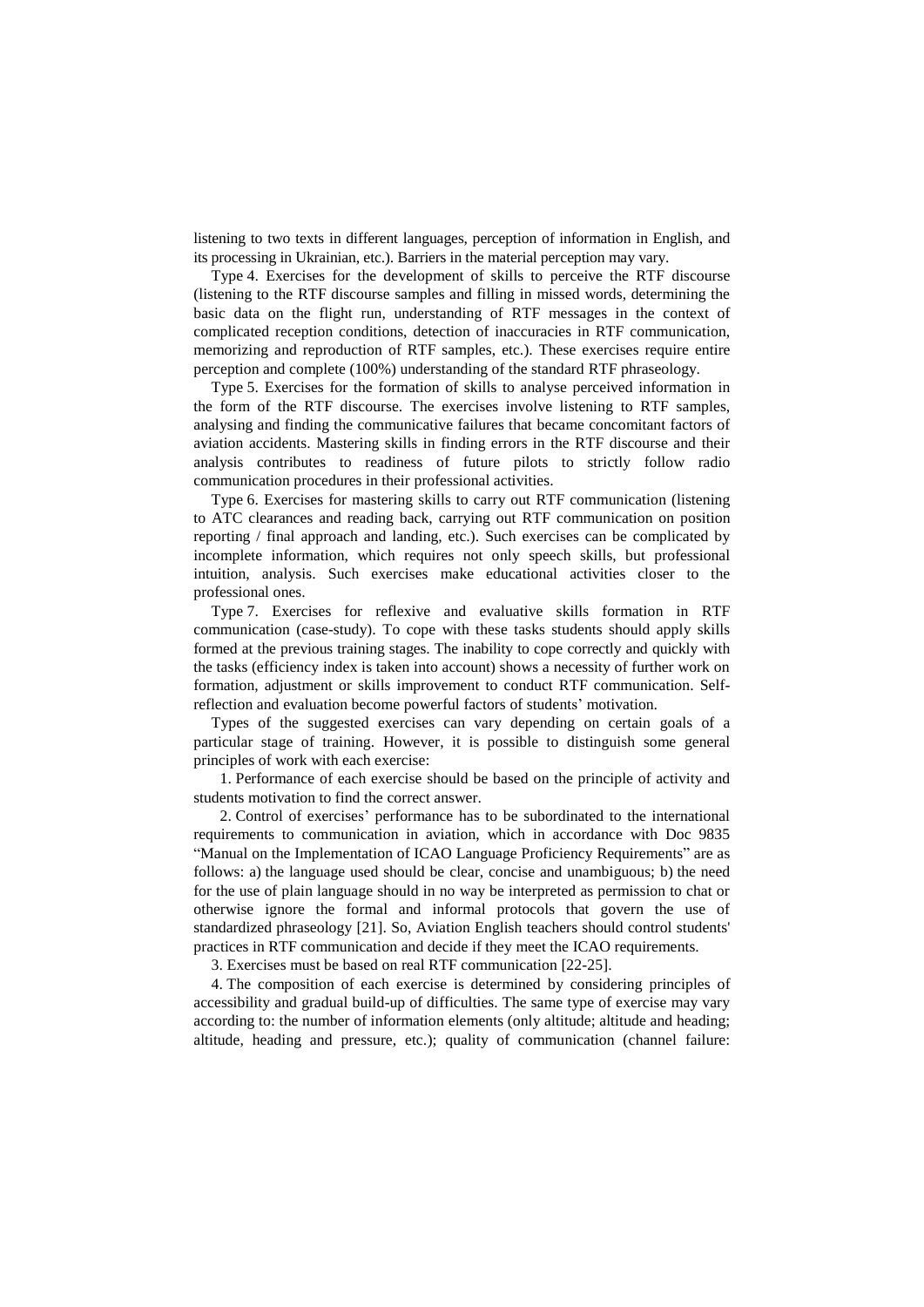disturbances to the transmission of a sound-stream coming from garbling, background noise, signal strength), individual features of air traffic controller's speech), etc.

The practice of using such exercises demonstrates that the suggested approach to their modelling allows facilitating of future pilots training, prepares them for the real difficulties of professional communication in the RTF discourse [26-29].

# **Conclusion**

Aviation is a fast developing branch of international transportation. Safety experts are constantly seeking to identify means of improving safety in order to reduce accident rates. With mechanical failures featuring less prominently in aircraft accidents, more attention has been focused in recent years on human factors that contribute to accidents. Communication is one human element that is receiving renewed attention.

The RTF discourse makes the core of communication in Civil Aviation. Linguistic analysis of radiotelephony allowed us to prove its discursive nature based on procedural, interactive, and real-time attributes. The RTF discourse is defined as a closed, narrow-professional, institutional and dynamic type. This discourse is intentional and focused on safe operation of flight. Main speech functions realized in RTF discourse are informative and regulatory.

The RTF discourse is a "language code", since information transmitted in it is understandable only to the actors of aviation community. Non-compliance with norms of this language code use, as well as a number of psycholinguistic, psychophysiological, and extra-linguistic factors lead to disruption of information coding / decoding processes, cause communicative failures, become concomitant factors of aviation accidents.

Language training in aviation has specific objectives; the content, criteria of proficiency, conditions of use and professional and personal stakes distinguish the instruction goals from the teaching of language for other areas of human activity. Analysis of linguistic features of the RTF discourse, nature and causes of RTF communication failures, and psycho-physiological features of pilot in-flight activity allowed to determine types of exercises facilitating the process of future pilots training to cope with real difficulties of professional communication in aviation.

# **References**

- 1. Katerinakis, T.: Communication in flights under crisis: A conversation analysis approach of pilot-ATC discourse in Greece and USA. <http://www.lse.ac.uk/europeanInstitute/> research/hellenicObservatory/CMS%20pdf/Events/2011-5th%20PhD%20Symposium/ Katerinakis-Aviation.pdf, last accessed 2019/11/01.
- 2. Kovtun, O.: Formuvannia profesiinoho movlennia u maibutnih fahivciv aviatciinoi haluzi [Formation of professional speech of future specialists of aviation industry]. Osvita Ukrainy, Кyiv (2012).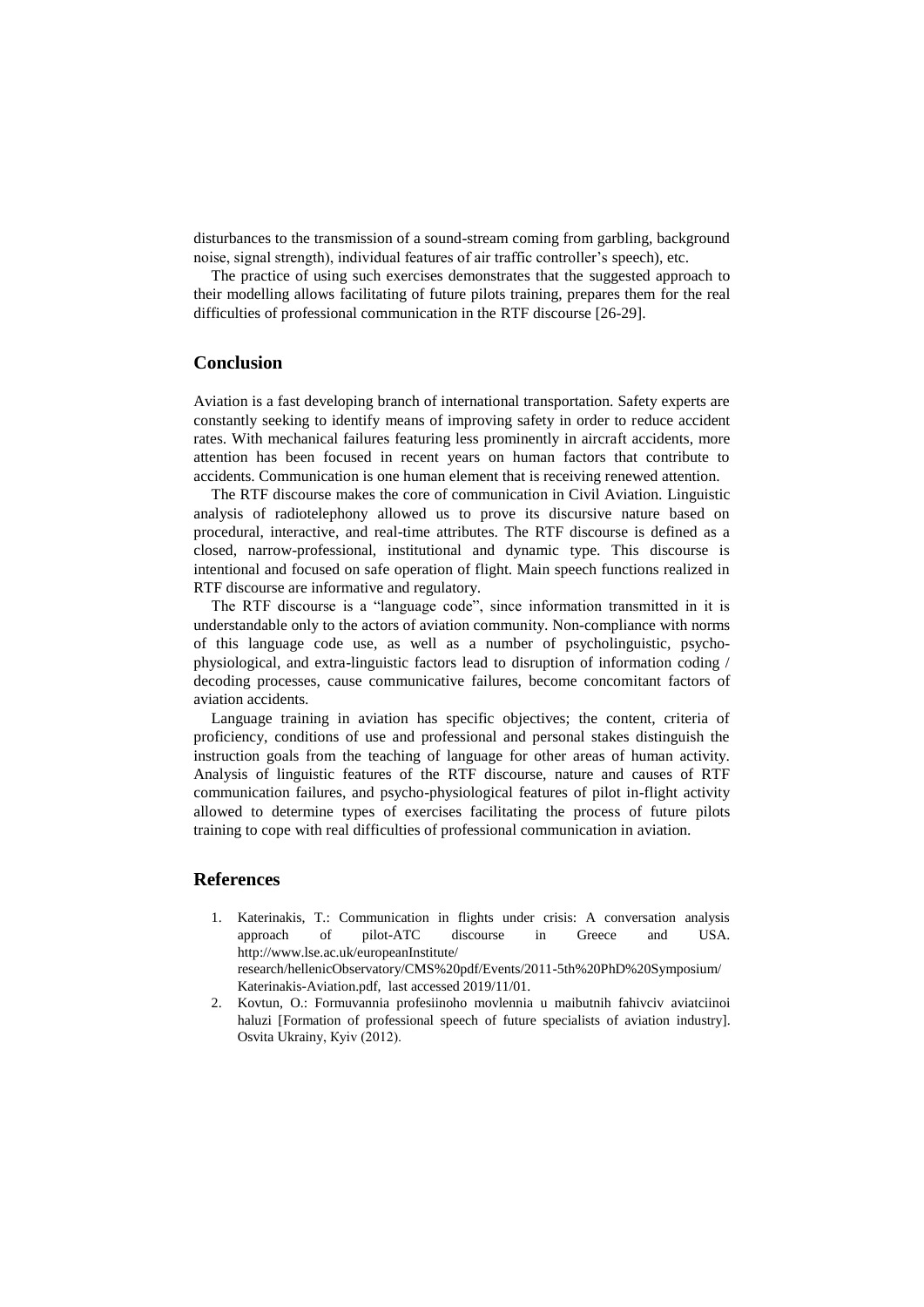- 3. Air-Ground Communication Safety Study: Causes and Recommendations, [https://www.skybrary.aero/bookshelf/books/162.pdf,](https://www.skybrary.aero/bookshelf/books/162.pdf) last accessed 2019/11/04.
- 4. Malkovskaja,T.: Anglo-russkie sootvetstvija v jazykovoj strukture radioobmena v rezhime obshhenija pilot-aviadispetcher [English-Russian correspondences in the language structure of radio exchange in the communication mode pilot-air traffic controller]. Candidate's thesis*.* Piatigorsk gos. lingv. un-t, Piatigorsk (2004).
- 5. Prohozhaj, I.: Kognitivno-pragmaticheskie i psiholingvisticheskie osobennosti diskursa radioobmena pri vypolnenii mezhdunarodnyh poletov [Cognitive-pragmatic and psycholinguistic features of radiotelephony discourse during international flights]. Extended abstract of candidate's thesis. Sarat. gos. un-t im. N.G. Chernyshevskogo, Saratov (2011).
- 6. Shchetinina, N.: Kommunikativnye osobennosti anglojazychnogo diskursa radioobmena grazhdanskoj aviacii (s uchastiem pilota mezhdunarodnyh avialinij) [Communicative features of English discourse of civil aviation radio exchange (with participation of an international airline pilot)]. Extended abstract of candidate's thesis. Tver. gos. un-t, Tver (2013).
- 7. Frick, F., Sumby, W.: Control tower language. Journal of the Acoustical Society of America 24 (6), 595–596 (1952).
- 8. Mitsutomi, M., O'Brien, K.: The critical components of Aviation English. International Journal of Applied Aviation Studies 3(1), 117–129 (2003).
- 9. Bohush, A., Kovtun, O.: Dyskurs "Radioobmin tsyvilnoji aviatsiji": psykholingvistychnyj aspect [Discourse "Radiotelephony of Civil Aviation": psycholinguistic aspect] Psiholіngvіstika – Psycholinguistics, 24 (1), 269–288 (2019).
- 10. Barshi, I., Farris, C.: Misunderstanding in ATC communication: Language, cognition, and experimental methodology. Ashgate VT, Burlington (2013).
- 11. Howard, J.W. III. Tower, am I cleared to land? : Problematic communication in aviation discourse. Human Communication Research 34, 370–391 (2008).
- 12. Morrow, D., Lee, A., Rodvold, M.: Analysis of problems in routine controller-pilot communication. International Journal of Aviation Psychology 3(4), 285–302 (1993).
- 13. Mathews, E.: The value of content-based language training for the aviation industry. Second ICAO Aviation Language Symposium, Montréal (2007).
- 14. Kovtun O., Simoncini, G.: Basic principles of teaching Aviation English to pilots and air traffic controllers. Aviation in the XXIst century. In: Proceedings of the  $VI<sub>th</sub>$  World Congress, pp. 9.30–9.34. Кyiv (2014).
- 15. Guidelines for Aviation English Training Programmes Cir 323, ICAO (2009).
- 16. Kubriakova, E.: Jazyk i znanie. Na puti poluchenia znanij o jazyke: Chasti rechi s kognitivnoj tochki zrenija. Rol jazyka v poznanii mira [Language and knowledge. On the way to gaining knowledge about the language: Parts of speech from a cognitive point of view. The role of language in learning the world]. Jazyki slavjanskoj kultury, Moscow (2004).
- 17. ICAO DOC 9432 Manual of Radiotelephony. 4th edn, ICAO, Montreal (2007).
- 18. Annex 10 to the Convention on International Civil Aviation "Aeronautical Telecommunications" Volume II "Communication Procedures including those with PANS status". 7th edn. ICAO (2016).
- 19. ICAO Standard Phraseology: A Quick Reference Guide for Commercial Air Transport Pilots, [http://www.skybrary.aero/bookshelf/books/115.pdf,](http://www.skybrary.aero/bookshelf/books/115.pdf) last accessed 2019/11/04.
- 20. Emery, H.: Plane English, Plain English. English Teaching Professional 56, 46–47 (2008).
- 21. ICAO DOC 9835 Manual on the Implementation of ICAO Language Proficiency Requirements 2nd edn. ICAO, Montreal (2010).